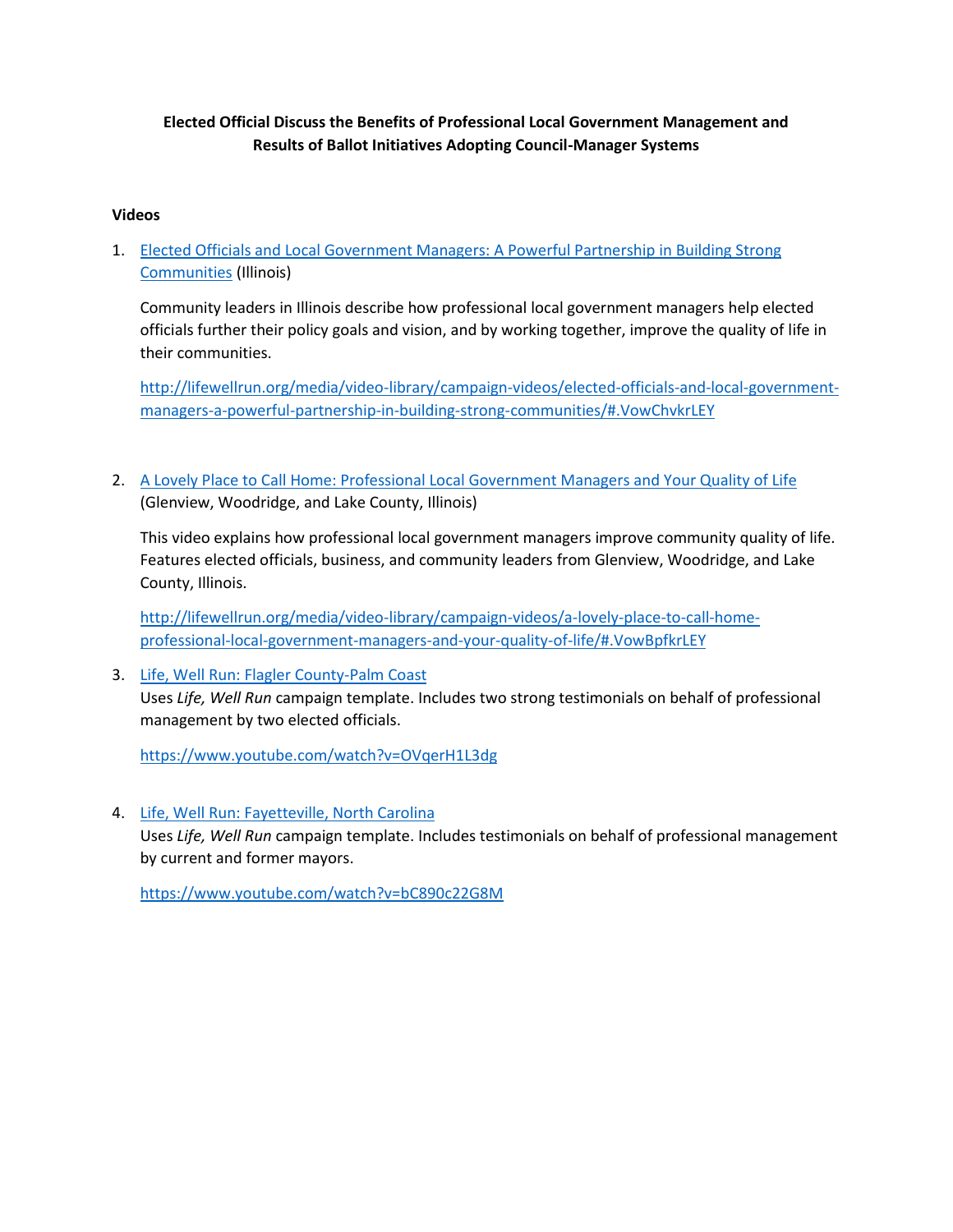#### **Notable or Recent Form of Government Elections**

### **2002**

**Topeka, Kansas (pop. 122,330)**--Voters in Topeka, Kansas dropped the city's 19-year-old mayor-council form of government, replacing it with a council-manager form in a vote that was 66 percent in favor of the change and 34 percent against.

**Des Plaines, Ill. (pop. 58,720)**--Residents of Des Plaines voted 60.6 percent in favor of changing to a council-manager form of government. Under the new form, the city manager holds the power to hire and fire department heads. A group of residents with the help of the city council gave Des Plaines its first city manager in the late 1980s, but under that system the mayor had oversight over department heads.

**San Diego, Calif. (pop. 1,223,000)**--San Diego's Proposition F, which passed by a 51-to-48-percent margin, changed the city's form of government from council-manager to mayor-council.

# **2009**

On March 10, by a nearly 2-to-1 margin, voters in **Sarasota, Florida (pop. 52,488)**, overwhelming defeated a proposal that would have provided for a directly-elected mayor, increased the mayor's administrative responsibilities, and expanded the number of council seats from five to seven. Sixty-five percent (4,406) of voters opposed the amendment, while 35% (2,393) of voters were in favor of it.

# **2011**

In an all-mail ballot, the results of which became public on February 8, voters in **Yakima, Washington (pop. 85,832)**, voted 7,750 against and 7,033 for a proposal to end their more than 50-year history of council-manager government and switch to the mayor-council form.

### **2012**

**McHenry County, Illinois (pop. 308,760)**--By a vote of 75,010 to 41,501, voters in McHenry County, Ill. (pop. 308,760) decided to retain the county administrator form rather than adopt an elected executive option.

### **2013**

Voters in **Pasco, Washington (pop. 65,398**), located roughly 135 miles southwest of Spokane, resoundingly retained the council-manager structure and rejected a proposal to adopt the mayorcouncil form by a vote of 5,057 (61%) to 3,214 (39%).

During a December 3, 2013, special election, voters **in the capital city of Columbia, S.C. (pop. 131, 686)**, defeated a ballot initiative to change the jurisdiction's current council-manager form of government to the mayor-council form. Voters retained council-manager by a margin of 1,629 votes, or 6,684 (57%) in favor of retention vs. 5,055 (43%) in favor of change. The path that led to the December 3 vote took some interesting turns, with the Columbia council resisting efforts to place the question on the ballot until this past fall. A citizens-led petition drive in September successfully obtained more than 12,000 signatures in favor of placing the question on the ballot. Following certification of those signatures, the council voted on September 11 to place its own form of government question on the ballot, and rather than combine the form of government question with the November 5 mayoral election, to hold a special election on the issue on December 3.